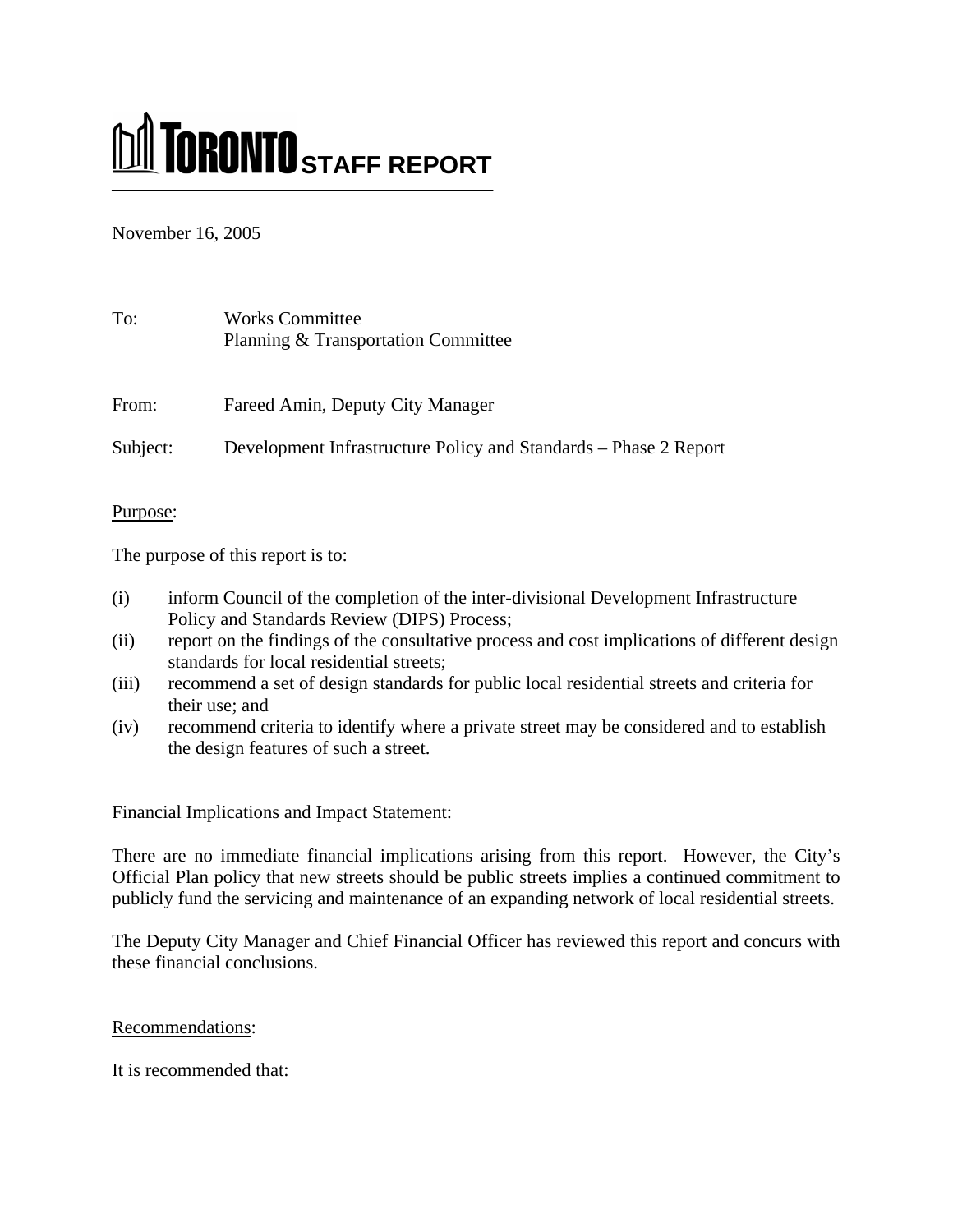- (1) The range of design standards for new public local residential streets and the criteria for the use of the 20.0m, 18.5m and 16.5m right-of-way (ROW) widths and associated turning circles (including narrower ROW widths for single-loaded streets) and a 6.0m ROW width for public rear lanes, as described in  $Appendix A$  of this report, be adopted for application throughout the City;
- (2) The creation of new public streets be generally achieved through the plan of subdivision process;
- (3) The criteria for the approval and design of private streets (mews) described in Appendix A of this report be adopted to give effect to the Official Plan's policy of permitting appropriate exceptions to the general policy that all new streets should be public streets; and,
- (4) The appropriate City Officials be authorized and directed to take the necessary action to give effect thereto.

## Background:

In 2004, the Development Infrastructure Policy and Standards Review (DIPS) process was initiated to develop a range of standardized designs for new local residential streets. The initiative has been led by staff of Technical Services and has included the close involvement of staff from different sections of City Planning, Toronto Water, Fire Services, Transportation Services, Solid Waste Management, Legal, and Parks, Forestry and Recreation.

The DIPS process arose in response to the growing concern that the amalgamated City does not have a uniform set of street design standards which resulted in different levels of municipal service delivery. In addition, new townhouse developments are increasingly being marketed as "freehold" townhouses that rely on common element condominium private streets. Many of these private streets have very narrow ROWs and often do not meet the design objectives of new streets as envisaged by the City's Official Plan. Developments on private streets create concerns at both the policy and the operational levels. These concerns have been fully described in a joint report entitled "Development Infrastructure Policy and Standards Review" that was brought before Council at its meeting of April 12, 13 and 14, 2005.

The joint report presented preliminary public street design prototypes with 20.0m, 18.5m and 16.5m ROW widths. At the April 2005 meeting, Council adopted the recommendations of the joint report, with amendments, and in so doing authorized staff to initiate Phase 2 of the DIPS process which includes a public consultation process and cost analysis of the preliminary crosssections. Council also adopted the recommendation that staff develop criteria to identify where a private street may be considered as an appropriate exception to the Official Plan policy that all new streets should be public. In addition, Council adopted an amendment that all streets in new townhouse developments and subdivisions be designed to permit curbside garbage collection by City vehicles, as well as other City services, such as snow removal, street repair and maintenance, water and sewage maintenance, and Fire Services, etc. This effectively requires all new streets in townhouse developments to be public streets. While the benefits of residential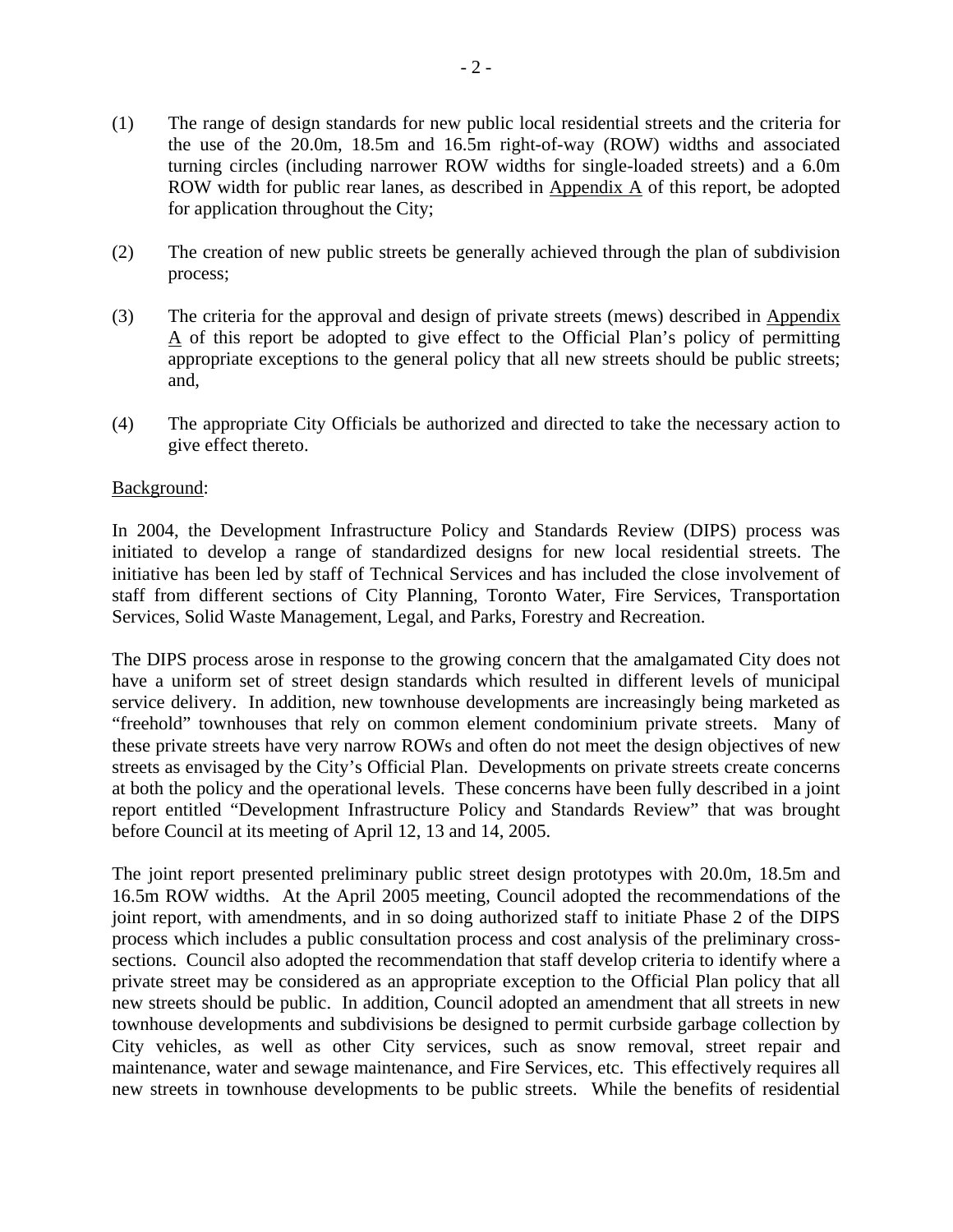developments on public streets are evident, this report also explores situations where private streets can be considered as an appropriate exception to the Official Plan policy that all new streets be public streets, provided other City policies and goals can be supported.

In the report "Private Streets in New Residential Developments", considered by Council at its meeting of September 28, 29 and 30, 2005, the following recommendations were adopted:

(1) accelerate the process to develop a common standard for public roads; and

(2) discourage any applications that involve private roads.

This report responds to the above recommendations.

# Comments:

1. Public and Stakeholder Consultation

As part of the DIPS review, the project team members and staff of the Public Consultation Unit consulted with stakeholders, including the development industry; the general public, and other internal and external stakeholders/agencies. With the adoption of the previous DIPS report at the April 2005 Council meeting, the preliminary cross-sections formed the basis of the consultation. A separate report on the consultation process and its results, entitled "Designing Toronto's Future Streets – Consultation Process", is attached in  $\Delta$ ppendix  $\overline{B}$ . That report fully describes the goals and objectives of the consultation process, the stakeholder groups, the various activities undertaken, the methods of communication, and the findings from the consultation. The following sections highlight the outcome of the consultation process:

Observations from Development Industry Workshop:

- Concern was expressed about the impact of street design on the financial viability of development schemes. Particular mention of 'unit yield' and the loss of grade related townhouses as a housing format were expressed.
- Participants believed that Council's objectives could be achieved within ROWs at the narrower end of the range presented during the workshop. More preference was given towards the 16.5m ROW.
- Some participants believed that there is a role to be played for private streets, and while there was general agreement with the criteria for private streets, concern over the use of a "unit count threshold" was expressed.
- Overall the workshop results would appear to confirm some of the anecdotal issues that had been raised by representatives of the development industry prior to the consultation process.

Observations from General Public Workshops:

- Diversity of comment was greater in the public workshops and on some occasions preferences appeared to reflect the current design standards typical of the district within which the workshops were held. Personal preferences were diverse.
- However there were some preferred street design features common to participants across all four workshops. The two main ones were that streets should always have sidewalks,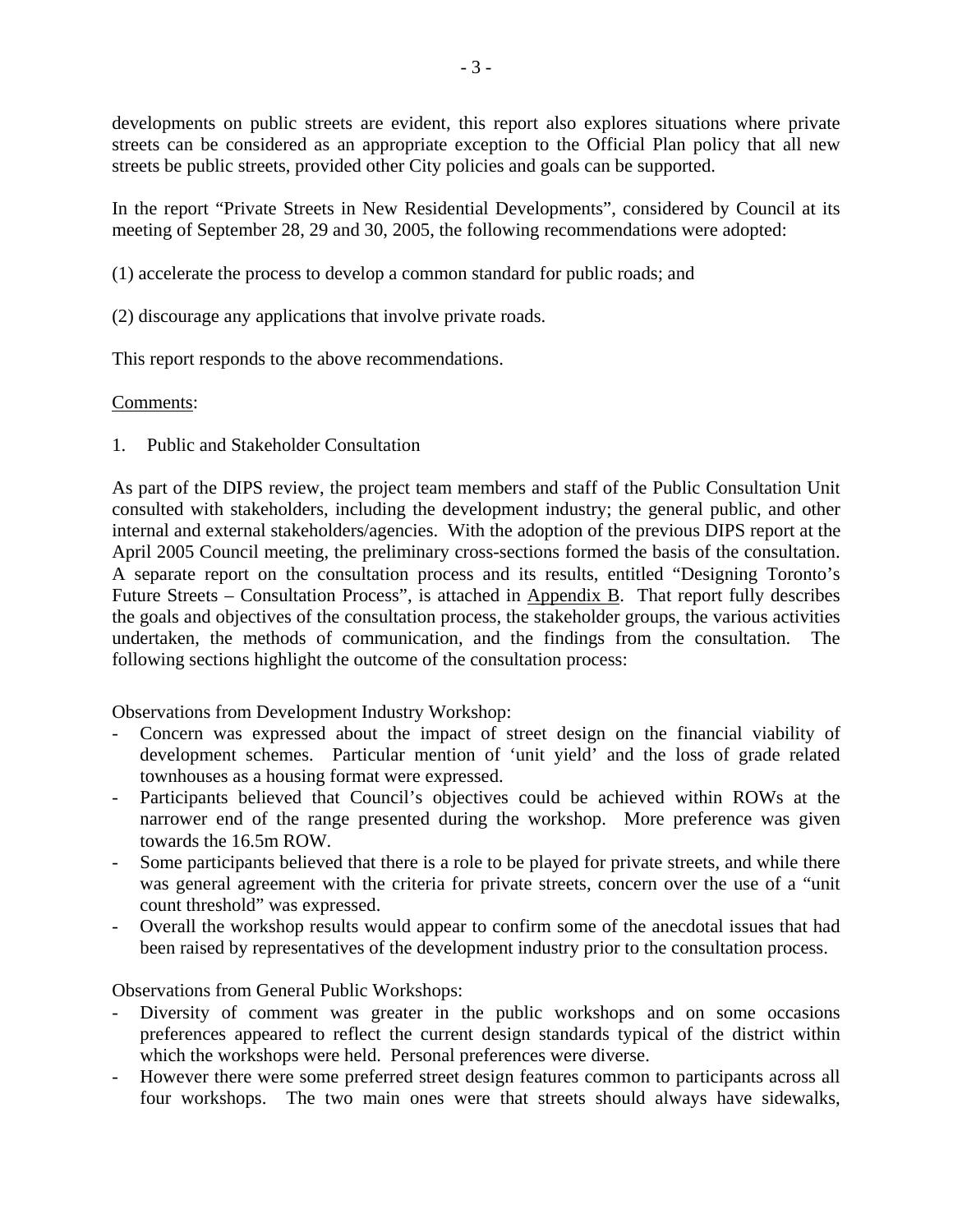preferably on both sides and that trees should be planted so that in the long term they create an extensive canopy.

- There were requests that street designs be pedestrian friendly and that walking be acknowledged as an important mode of transportation.
- Participants expressed a number of different street user challenges, the most frequent of which included snow storage and removal, and space for setting out waste and recyclables.
- The most important criteria highlighted for new street designs included street trees, compatibility with neighbourhood, and relationship to proposed housing.
- Residents acknowledged that the City needs to develop a range of street widths. However, some preferred the ROWs at the narrower end of the proposed range, while others would prefer the wider ROW options. Of those that supported the 20m ROW, their main concern was for adequate space for landscaping and sidewalks, rather than the pavement width.
- There was a clear message from workshop participants that they would prefer that residential streets be public streets.

Observations from On-line & Mail-out Public Surveys:

- Comments on street challenges were consistent with those expressed during the public workshops. For example, snow storage and removal, pedestrian access and space for setting waste and recyclables.
- When asked to identify most important considerations, greatest support was given to a safe and comfortable pedestrian environment, inclusion of street trees, environmentally sustainable designs, and a safe and comfortable cycling environment.
- As with the public workshops, there was no clear preference on ROW or pavement widths. A similar amount of support could be found for the 20m ROW and the narrower 16.5m ROW.
- On the issue of sidewalks, it would appear from the responses received that those residents who do not have sidewalks are fine without having any sidewalks. These findings run contrary to those received in the workshops that sidewalks on both sides are preferred.
- A majority of private street respondents were aware of their obligations for the maintenance of the street prior to purchasing the property. However, a third of respondents were not aware of this prior to purchasing the property.
- Snow storage and clearance appear to be the main operational challenges experienced by residents across all street contexts.

Appendix B provides a full review of the comments received from the following stakeholder groups: Feet on the Street; Film Ontario; Film Board; Greater Toronto Home Builder's Association; Habitat for Humanity; Roundtable on a Clean and Beautiful City, Toronto Community Housing Corporation; Toronto Cycling Committee; Toronto Pedestrian Committee; Toronto Public Utility Coordinating Committee; West Don Lands Committee; and members of the general public.

2. Public Streets

The competition for space in the ROW can be broken down into 2 areas; the pavement, and the boulevard. The pavement is required to accommodate everyday vehicular traffic, including bicycles, and on-street parking as well as underground municipal infrastructure. City maintenance vehicles (solid waste collection, winter maintenance, etc.) and emergency vehicles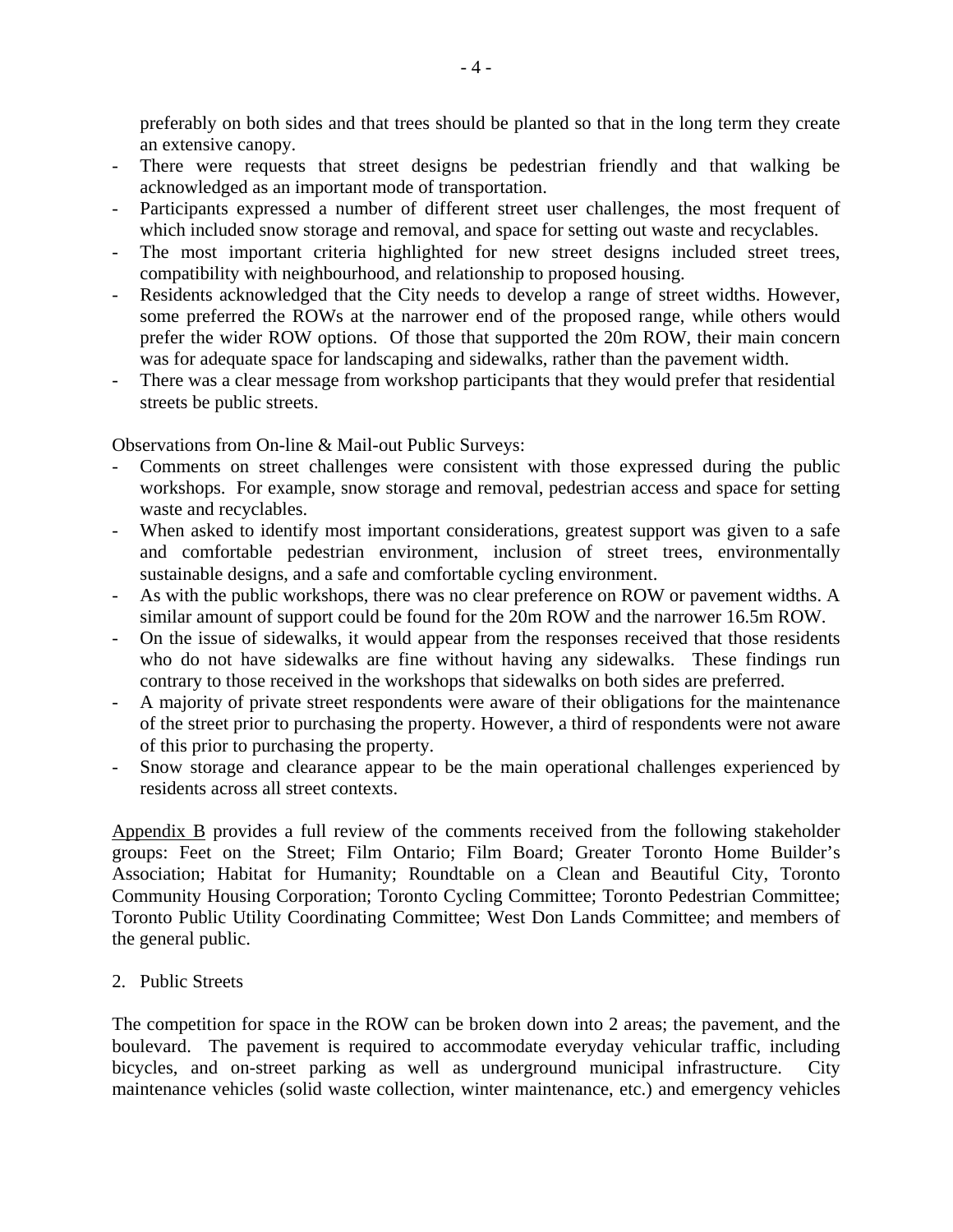also use the pavement and they require a certain pavement width in order to access properties and provide service on residential local streets. On the boulevard, space is required for sidewalks, trees, streetlights, utilities, snow storage, setting out waste and recyclables for collection, fire hydrants, and both above and below ground private utility appurtenances, such as gas, hydro, telecommunications.

As a result of the discussion and input received, the DIPS project team is proposing that the design standards set out in Table 1 below be used for new local residential streets in the City:

| Street Type                          | <b>ROW</b>        | Pavement         | Sidewalk                      |
|--------------------------------------|-------------------|------------------|-------------------------------|
|                                      | Width             | Width            |                               |
| Major Local Street – Option A        | 20.0 <sub>m</sub> | 8.5 <sub>m</sub> | Both Sides – Adjacent to curb |
| Major Local Street – Option B        | 20.0 <sub>m</sub> | 8.5 <sub>m</sub> | Both Sides – Away from curb   |
| Intermediate Local Street – Option A | 18.5m             | 8.5 <sub>m</sub> | Both Sides – Adjacent to curb |
| Intermediate Local Street – Option B | 18.5m             | 8.5m             | Both Sides – Away from curb   |
| Minor Local Street – Option A        | 16.5m             | 8.0 <sub>m</sub> | Both Sides – Adjacent to curb |
| Minor Local Street – Option B        | 16.5m             | 8.0 <sub>m</sub> | One Side – Adjacent to curb   |
| Rear Lane                            | 6.0 <sub>m</sub>  | 6.0 <sub>m</sub> | No sidewalk                   |

## Table 1 – Standards for New Public Local Residential Streets/Rear Lanes

Details of the proposed standards and the criteria for their use are provided as Appendix A to this report. For sidewalk located against the curb, a 2.0m wide monolithic sidewalk is provided to give additional space for snow storage and act as extra buffer between pedestrians and vehicles; otherwise, a 1.7m wide sidewalk is shown, which meets the City's Accessibility Design Guidelines. The standard turning circle for residential streets will have a minimum radius of 12.5m to the curb with a minimum 2.75m boulevard and no sidewalk.

A well designed neighbourhood will generally consist of a range of street types. Each street type is chosen to meet the diverse role of that street, in relationship with the larger pattern of the public realm and fitting with the adjacent development. It is not intended that larger subdivisions containing a number of new streets will only have one type of street.

As indicated in Table 1, it is proposed that local residential streets be categorized into 3 types: major, intermediate and minor. Staff will apply two main considerations when determining which type of local residential street is required in a new residential development proposal:

- a) Function: traffic and pedestrian demands, continuity of road hierarchy, other design criteria such as space required for infrastructure or special functions not normally found in or associated with that design, and
- b) Context: the street design should integrate with the existing context of the neighbourhood such as in the case of extension of an existing street. In particular, the location of sidewalks will depend on the context and the pattern of the neighbourhood streetscape rather than on a technical design consideration.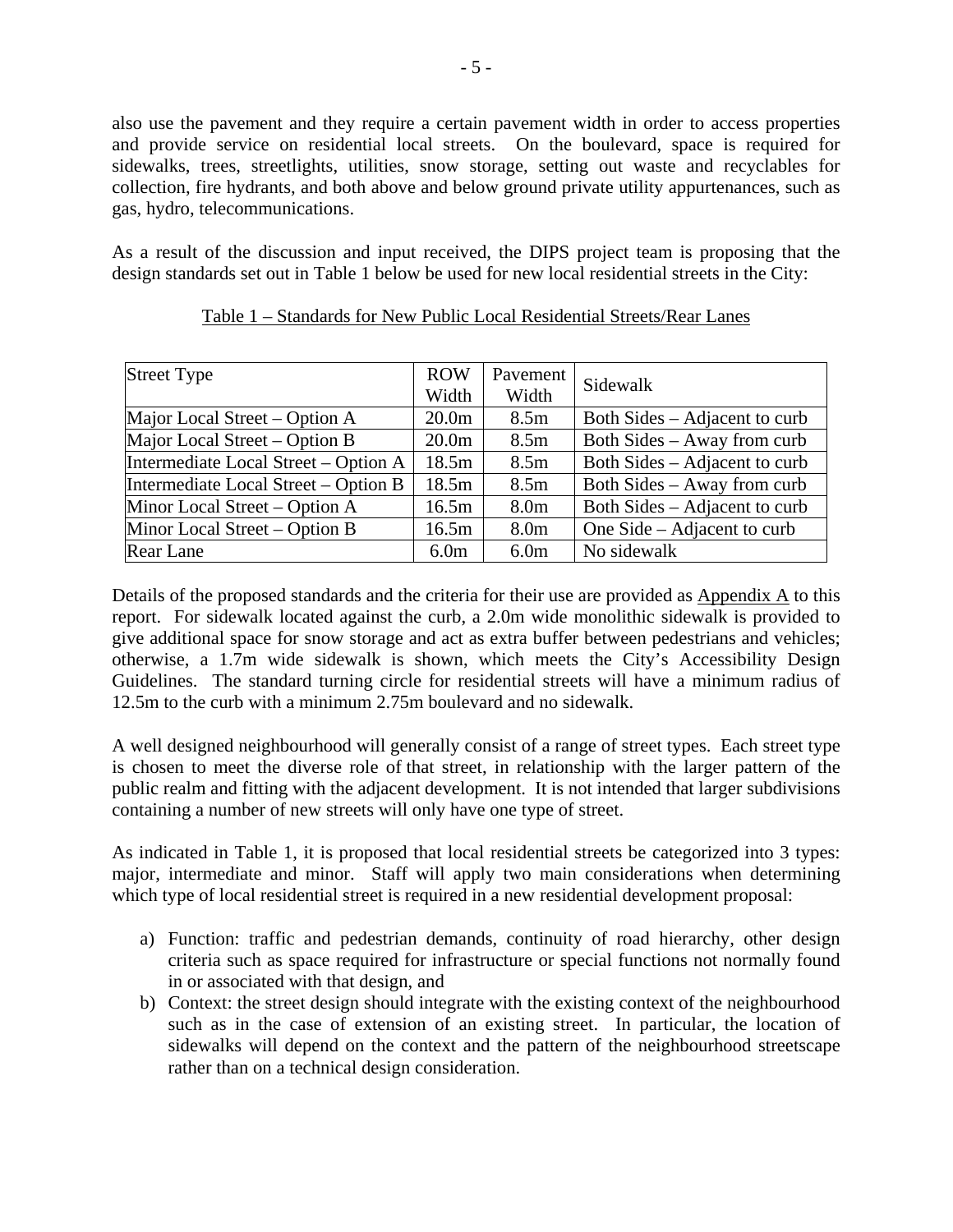- 2.1 Major Local Residential Streets (20.0m ROW) include some or all of the following functions and characteristics;
	- a) Serve adjacent or lead to higher density developments which generate high pedestrian and vehicular traffic as well as requiring more municipal and utility services,
	- b) Provide a higher proportion of "through" traffic,
	- c) Connect arterial or collector roads to Intermediate or Minor local residential streets,
	- d) Need to accommodate existing or future transit service,
	- e) Meet other design needs: e.g. major trunk utility/municipal service corridors, major overland flow routes for conveyance of storm water,
	- f) Extend existing streets with similar characteristics.
- 2.2 Intermediate Local Residential Streets (18.5m ROW) have functions and characteristics somewhere between the Major and Minor Local Street types. It serves as a link between the Major and Minor Local streets. It should be recognized that not all subdivisions will necessarily have both Major and Intermediate Local streets. In some cases, an Intermediate Local Street can be used to connect to arterial or collector roads.
- 2.3 Minor Local Residential Streets (16.5m ROW) include some or all of the following functions and characteristics:
	- a) Serve grade-related, low density developments, i.e. singles, semis and townhouses,
	- b) Provide access to adjacent property is the main function and accommodate local traffic only,
	- c) Connect to other local streets (Major or Intermediate)
	- d) Carry low pedestrian and vehicular volumes
	- e) Extend existing streets with similar characteristics.

## 2.4 Single Loaded Streets

A single loaded street is one that has development only on one side. The other side could be facing a park, rail corridor or other non-development space. For any local street (Major, Intermediate or Minor) with no utilities or sidewalk on one side, the boulevard width on that side can be reduced to a minimum of 1.0m and where trees are planted, a minimum width of 3.0m is required.

## 2.5 Rear Lanes

Rear Lanes are the smallest public ROW for residential grade related developments that have frontages on another public street. The function of Rear Lanes is to provide vehicular access to parking garages/areas located at the rear of a house. Since the pavement takes up the whole ROW and Rear Lanes do not have sidewalks and boulevards, it is necessary to have a minimum setback of 0.5m to any structure. Space for street light poles will be located in easements. There will be no municipal infrastructure in rear lanes other than streetlighting and drainage. There may be some exceptional situations where solid waste and recyclables collection will be carried out from the rear lanes.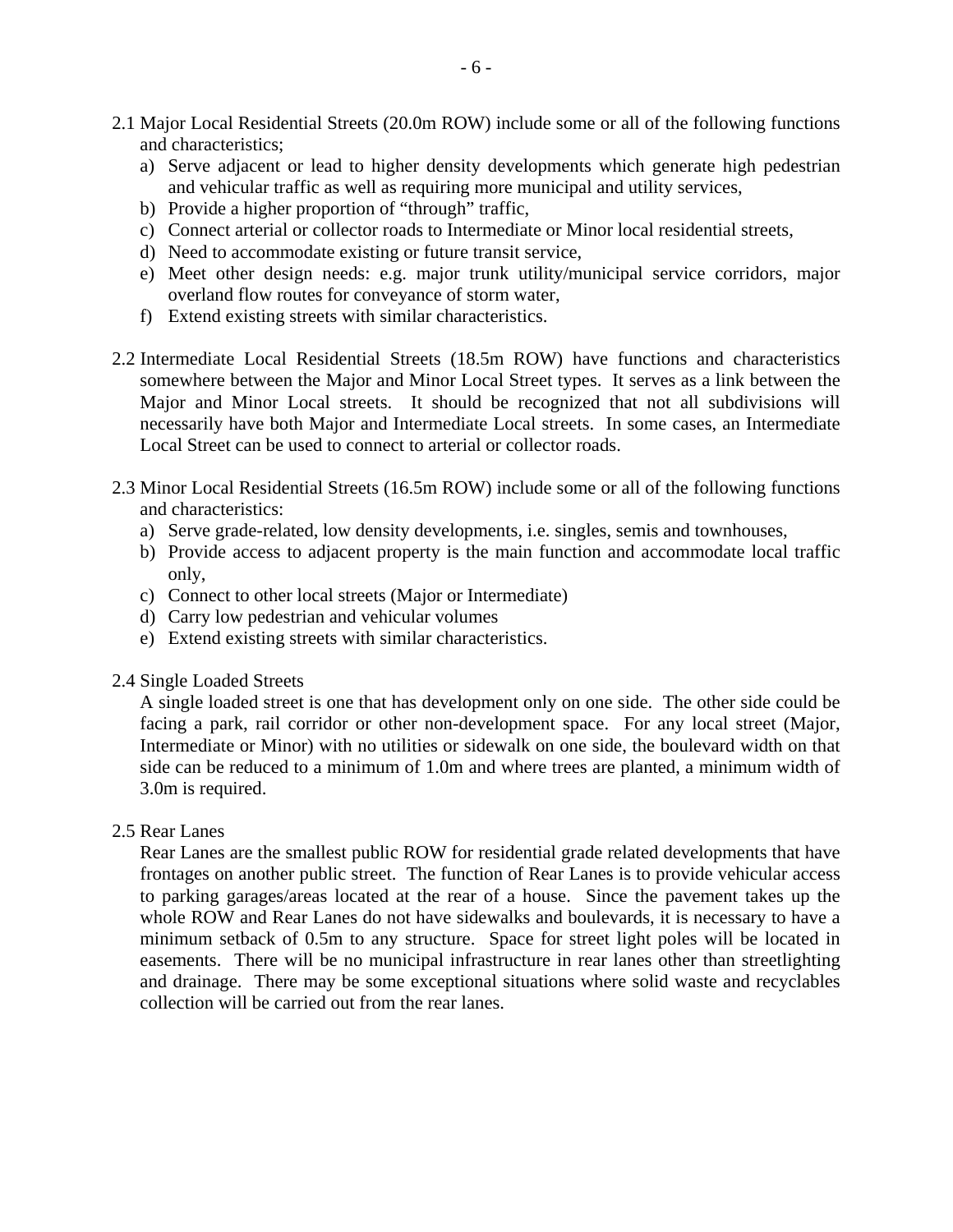#### 3. Creating New Public Streets

Section 51 of the Planning Act grants City Council the authority to regulate the division of land through Plans of Subdivision. This authority ensures the orderly division of larger parcels of land into lots and/or blocks and will typically include new municipal infrastructure (i.e. water mains, sewers and roads). City Council has delegated the subdivision approval authority to the Chief Planner.

Section 53 of the Planning Act permits the Committee of Adjustment to make decisions on applications for changes to the land ownership pattern in the form of a land severance. A land severance divides a piece of land to create two or more new adjoining properties. This is referred to as a consent application.

The consent process is appropriate to create separately conveyable parcels when a small number of lots are being created and there is no requirement for the creation or conveyance of a public street. However, creating public streets through the consent process is cumbersome and means that the City must enter into a consent agreement in order to ensure the construction and conveyance of streets are to the City's satisfaction. Once the street is constructed, a road dedication by-law must be enacted to dedicate the portion of land to the City as a public street.

The subdivision approval process is a more efficient process of creating new public streets and works well at co-ordinating conditions. The subdivision process provides the City and outside agencies, such as the Toronto and Region Conservation Authority, the TTC and utility companies, etc., the opportunity to review the proposal in its entirety and will allow all matters to be addressed in a coherent manner. This process allows lands to be dedicated for public highways and other public/community uses such as parkland and schools. The subdivision agreement which is required to be executed as part of this process is a contractual obligation to ensure the owner constructs municipal services and infrastructure such as roads, sidewalks, water mains, sewers, etc., to City's standards before those services are assumed by the City. The plan of subdivision process is generally to be used whenever new public streets are created.

4. Estimating the Amount of New Local Residential Streets

In order to determine the cost implications of different design standards for local residential streets, an estimate was made of the number of kilometres of new streets that can be expected to serve new grade-related residential developments. The housing projections are taken from the report "Flashforward: Projecting Population and Employment to 2031 in a Mature Urban Area" and they form the basis of this estimation.

Different approaches and assumptions were used, and the resulting estimate falls between 30km and 125km of new local residential streets by the year 2031. It is recognized that this projection is on the high side because a portion of the new residential developments will be in-fill developments or redevelopment of existing properties that will not require the creation of a new public street. This range translates to 1% to 4% increase in the number of kilometres of local residential street in an existing network of 3,000km.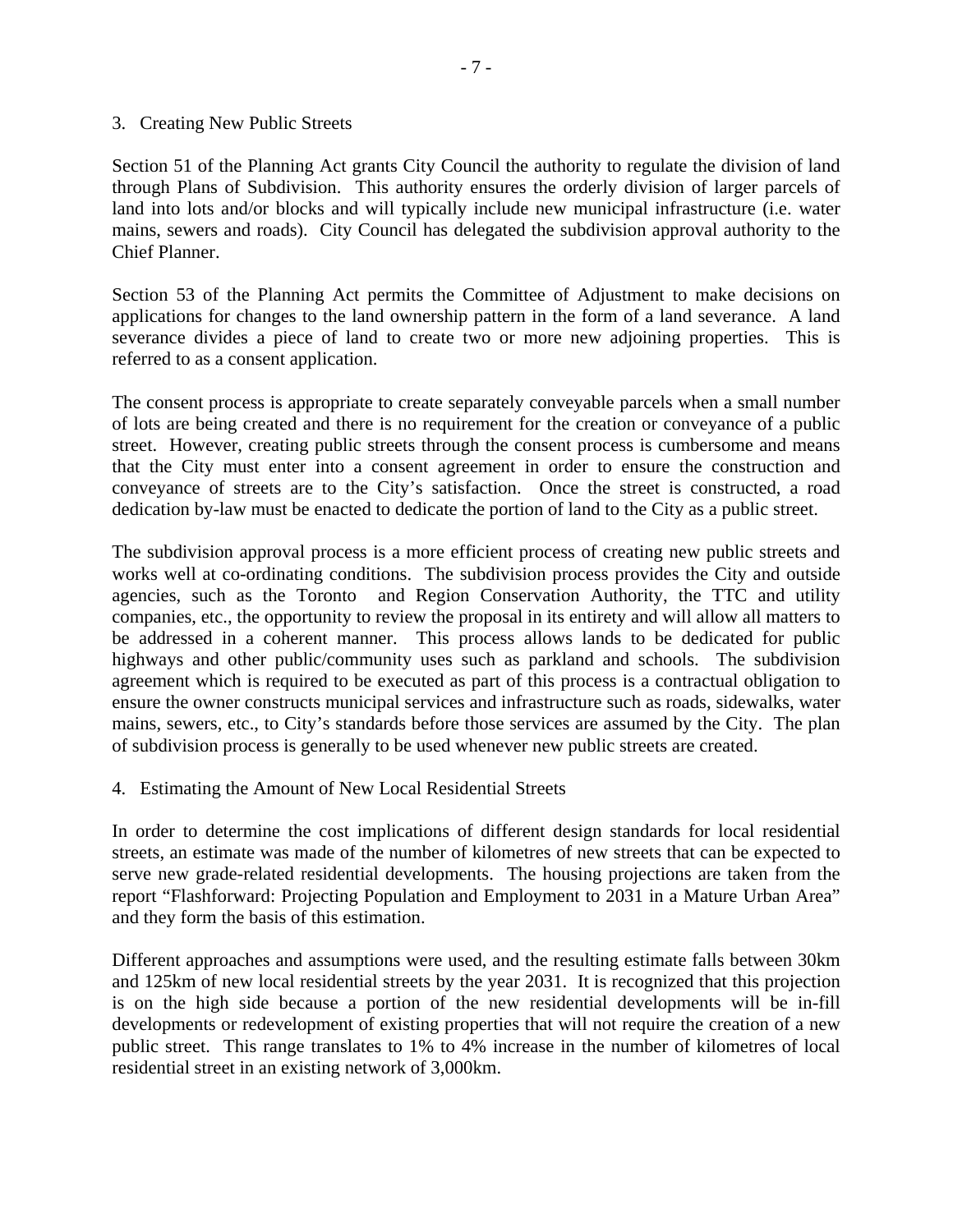#### 5. Cost Implications

New streets with narrower right-of-way widths and pavement widths may have different cost implications to the different operating divisions:

### a) Toronto Water

When the boulevard width is reduced, water mains may have to be installed under the street pavement. This is less desirable because of the higher costs for any water main repair and disruption to traffic if a portion of a street has to be closed for water main break repair.

Based on the estimated maximum length of new local streets to be built and assumptions on breakage rate and repair costs, the cost implication will be between \$15,000 and \$20,500 per annum. Staff are of the opinion that this cost implication can be managed and will not be a factor in deciding what cross-section to use.

## b) Solid Waste Management

Cost implication to Solid Waste Management is related to access to the units especially for curbside collection of waste and recyclables. Operational inefficiencies can be the result of insufficient pavement width further aggravated by illegally parked vehicles, dead end streets without the proper design to allow solid waste collection vehicles to turnaround. Street dimensional requirements that are currently used by Solid Waste Management Division are being maintained for all the new street cross-sections and therefore, will not adversely impact the efficiency of solid waste collection. The use of a "hammerhead" as a safe turnaround point for small in-fill sites with private streets has also been adopted. This would allow City solid waste collection vehicles to provide curbside pickup for grade-related development on private streets when this type of development is supportable.

## c) Transportation Services

Transportation Services costs can be divided into two main components:

- operational maintenance such as sweeping, flushing, winter maintenance, roadside expenses, and
- capital maintenance such as resurfacing, reconstruction, sidewalk reconstruction.

For operational maintenance, the cost is generally proportional to the width of the pavement, i.e. the wider the pavement, the greater the cost. Roadside expenses such as grass cutting, sidewalk maintenance, they are also a function of the width of the boulevard and sidewalks. In terms of winter maintenance, the cost depends on the level of service that is provided. When a sidewalk is adjacent to the curb, the soft boulevard is not available for snow storage and the windrow created by the snow plough will partially block the sidewalk, making sidewalk clearing and windrow clearing at the driveway entrance locations operationally difficult and cost prohibitive. Therefore, it is concluded that where sidewalks are located adjacent to the curbs or where the ROW width is less than 18.5m, sidewalk snow clearing and driveway windrow clearing will not be carried out by the City. This is, in fact, consistent with current practices for sidewalk snow clearing and driveway windrow clearing in the older neighbourhoods of the City where sidewalks are typically located next to the curb. Toronto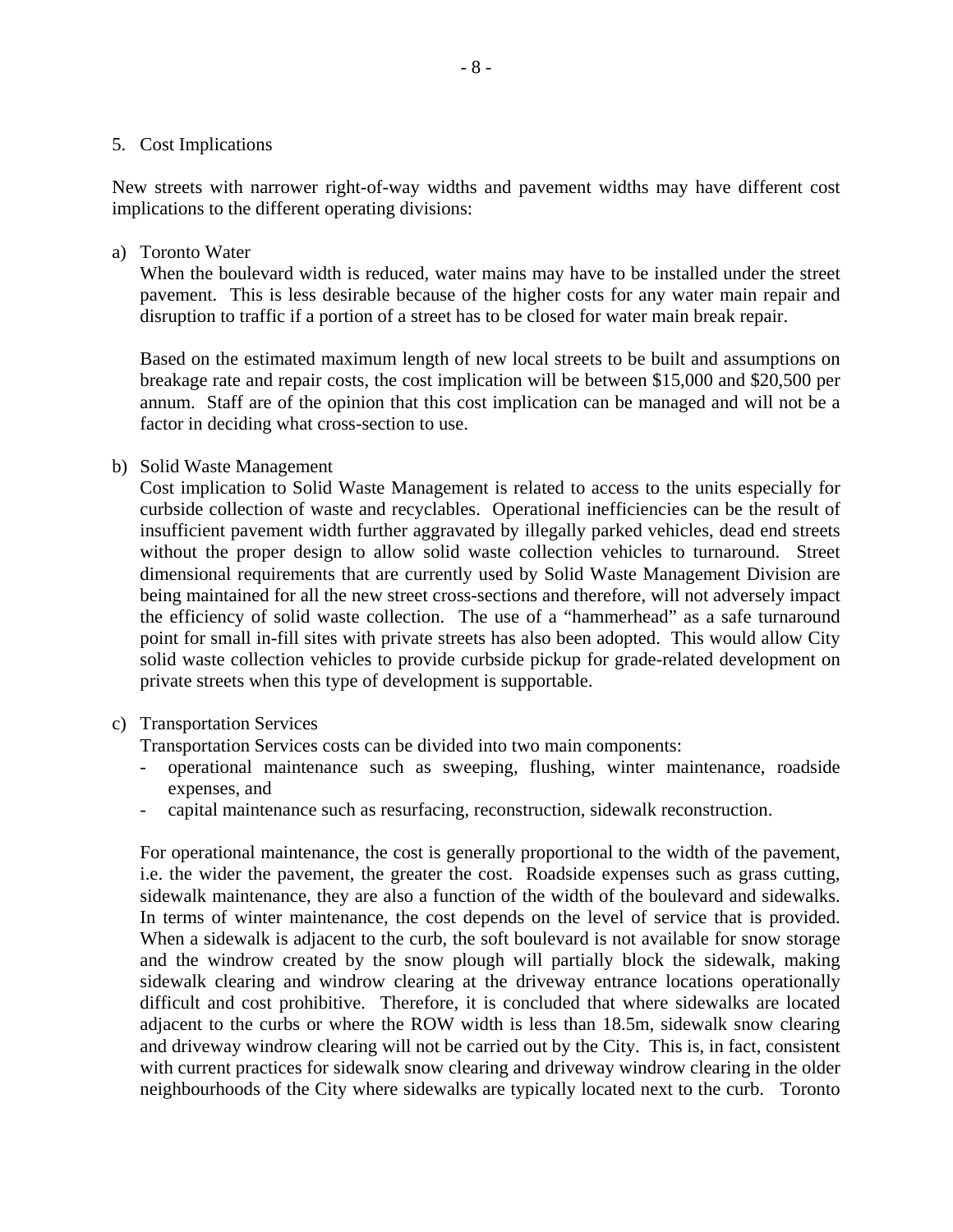Municipal Code Chapter 719 requires the owner or occupant of any building to clear snow and ice from the sidewalk within a certain time period after snowfall.

For capital maintenance, the main factor is the width of the pavement. Therefore, it follows that the cost implication between an 8.0m pavement and 8.5m pavement will not be the main factor when deciding which design to use.

d) Urban Forestry

Mature, healthy trees, planted in good conditions are less costly to maintain than are trees planted in poor conditions that limit growth. It has been established that about  $30m^3$  of soil is required to achieve a tree with a trunk of 40cm diameter and able to reach 50% to 60% of its full size and age. This would be the minimum expectation of a residential street tree. This soil volume can be achieved on all of the proposed design standards by providing an average of 15m<sup>3</sup> of soil per tree and by "sharing" soil between trees and establishing a minimum building setback from the property line in order to provide additional soil volume.

The narrower ROW options will limit tree growth and full development of the tree crown, which will result in additional pruning and maintenance cost. A narrower boulevard also provides less permeable surface area in proportion to hard surface, resulting in more compaction of the underlying soil and less water. While it is recognized that trees planted in less than ideal conditions will require more maintenance and possible replacement, it is not possible to quantify the incremental maintenance or replacement costs for trees planted in narrow cross-sections due to the many factors that influence the health of a tree.

## 6. Private Streets (Mews)

For the purpose of this section, it is important to distinguish between private streets and private shared driveways. Private streets provide the frontages and addresses of residential units and accommodate the typical range of services and utilities. Driveways, on the other hand, are functionally more limited, primarily providing vehicular access to rear garages and parking areas.

On small sites where the design standards for public streets may conflict with or compromise other City goals, privately owned streets or "mews" may be considered. Mews can be supported where grade-related intensification is desirable and where larger apartment types are not appropriate and adjacent land cannot be consolidated to allow for a subdivision with public streets. These short privately owned streets, typically perpendicular to an existing public street, will provide frontage and municipal address, private access and private utility connections to a small number of grade-related residential units. While mews are in private ownership, they are still required to meet the Official Plan goals on the role of streets and the design criteria for new streets. The mews and the associated private servicing infrastructure will form the common elements to be maintained by a single entity such as a condominium corporation. However, individual curbside solid waste and recyclables collection will be provided by the City on those mews where there is a "hammerhead" turn around facility or where there is through connection to another public street.

Developments on mews may be considered for small sites with less than 45m length of mews measured from the curb of the public street. The mews may serve 10 or fewer residential units,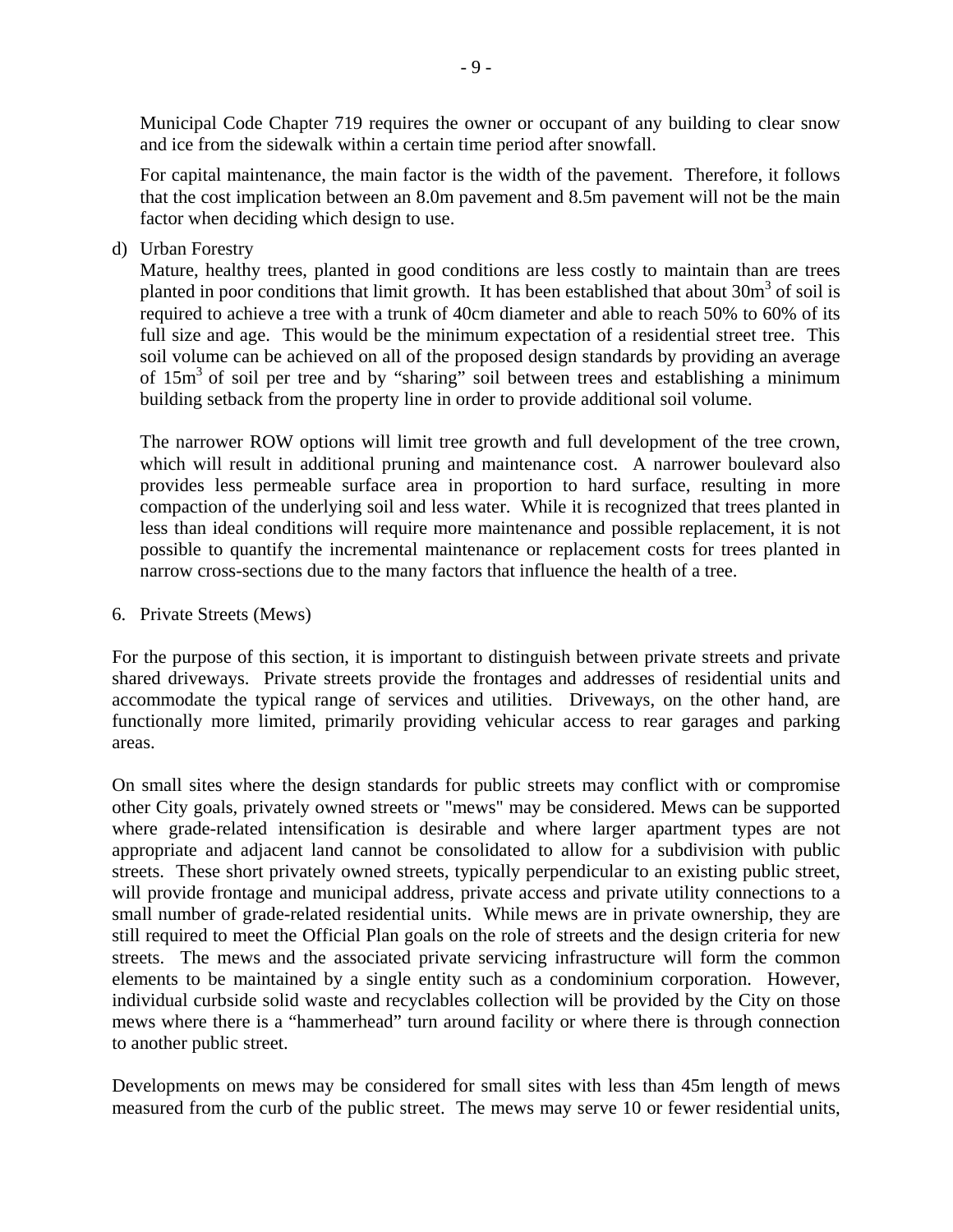and not counting those units on the same site that take their address and services directly from the existing public street.

Staff will endeavour to ensure future occupants of residential units on mews be informed that municipal services are typically not provided. Any private streets and infrastructure should generally be owned by a single entity such as a condominium corporation.

Conditions where a Development with Mews can be Considered:

a) Mews for small sites

The City has many lots that are deep enough to allow for more than a single building with a direct fronting relationship to the street. They may be too small to fit the design standards for public streets to access the full depth of the lot for grade-related residential development. On sites that meet planning criteria for development beyond a single row of houses along a street, the design standards for public streets may limit desirable grade-related intensification. This may result in lost opportunities for intensification or may encourage applications for higher density forms of development that may not fit as well with its neighbours. Other considerations when determining if mews are appropriate for a development include the presence of environmental features and heritage buildings.

Mews should be located perpendicular to the public street in such a manner that residential units are not lined up front to back.

b) Mews for Townhouses that front onto a park

The "Infill Townhouse Guidelines" recommend that townhouses be sited and organized to "define the edges of and face onto public parks and accessible open space in order to enclose and provide overlook for these spaces". On large sites that include new parks and open spaces or development next to existing parks and open spaces the ideal relationship of new grade-related homes is to provide a new public street between the open spaces and the development sites. On smaller infill sites, the design standards for a new public street along the park and open space edge may make intensification with the proper fronting relationship not possible. Mews in the rear will provide vehicular access, utilities, fire access and City waste collection. Pedestrian access would be from a 1.7m wide walkway along the front of the units. The townhouses would be organized to front the park, with the rear of the units and garages facing the mews in response to the unique but recurring urban condition.

Examples of mews are illustrated in Appendix A.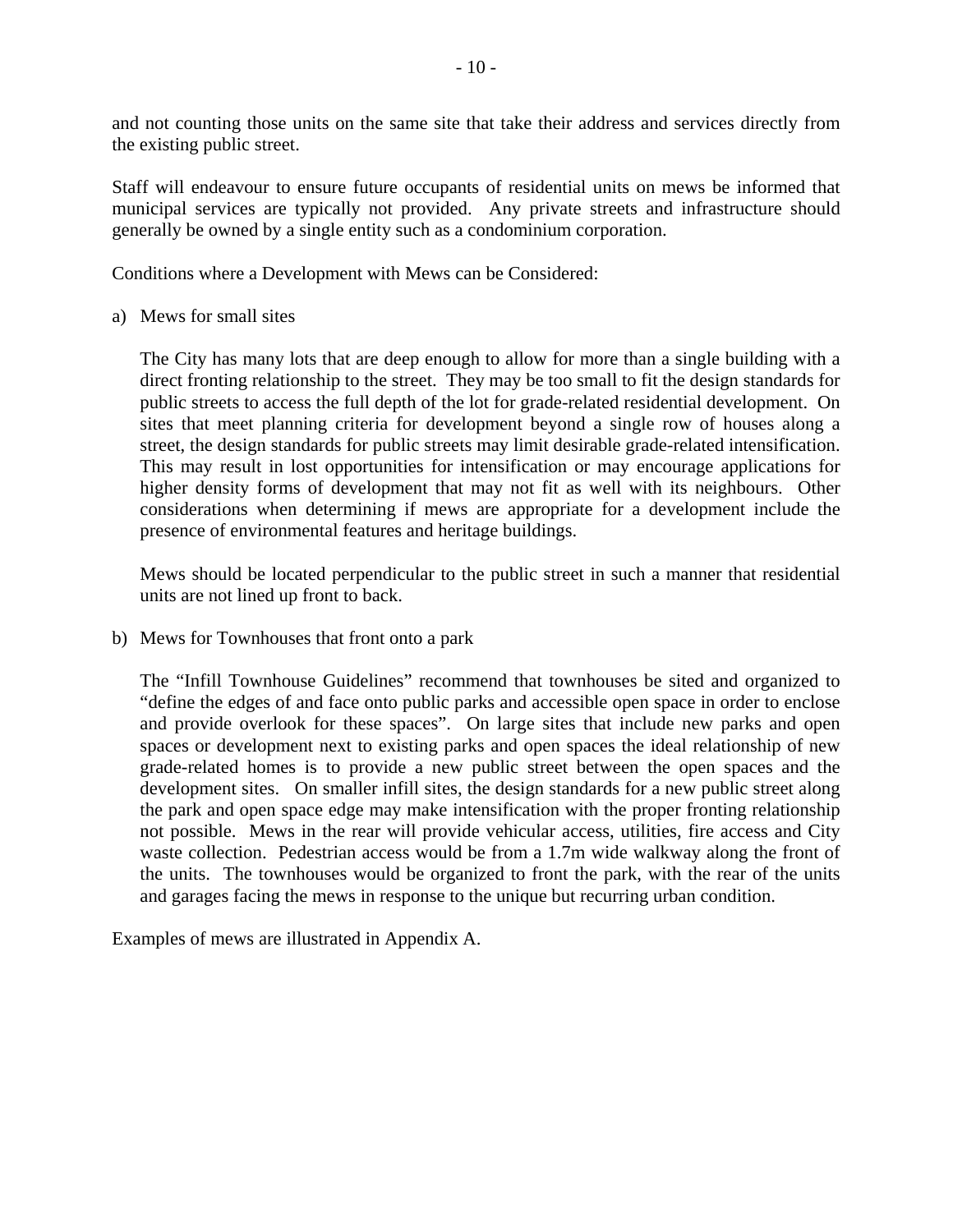Standards for Private Streets or Mews

As noted earlier, private streets have to meet the Official Plan goals on the role of streets and the design criteria for new streets. The following are the design standards for private streets:

- 1. Pavement minimum width of 8.0m for two way traffic with parking permitted on one side.
- 2. Length of Street maximum 45m from the curb of existing a public street.
- 3. Number of Units maximum 10 units (not counting units that front onto an existing public street.)
- 4. Sidewalk one 1.7m sidewalk or no sidewalk if paved with upgraded paving materials, with appropriate drainage and appropriate safe refuge areas for pedestrians provided.
- 5. Tree planting an average of one tree per eight metres of unit frontage for the development. Provide 15  $m<sup>3</sup>$  of soil per tree and allow for "sharing" of soil between trees.
- 6. Lighting appropriate levels of lighting to provide safe year round use of the space by cars and pedestrians. Light fixtures can be integrated into the landscape and or the buildings. Use of light triggered photo cells or other technologies are encouraged.
- 7. Solid Waste and Recyclables Collection adequate space for setting out waste and recyclables for City curbside collection with a hammerhead turning arrangement where applicable.